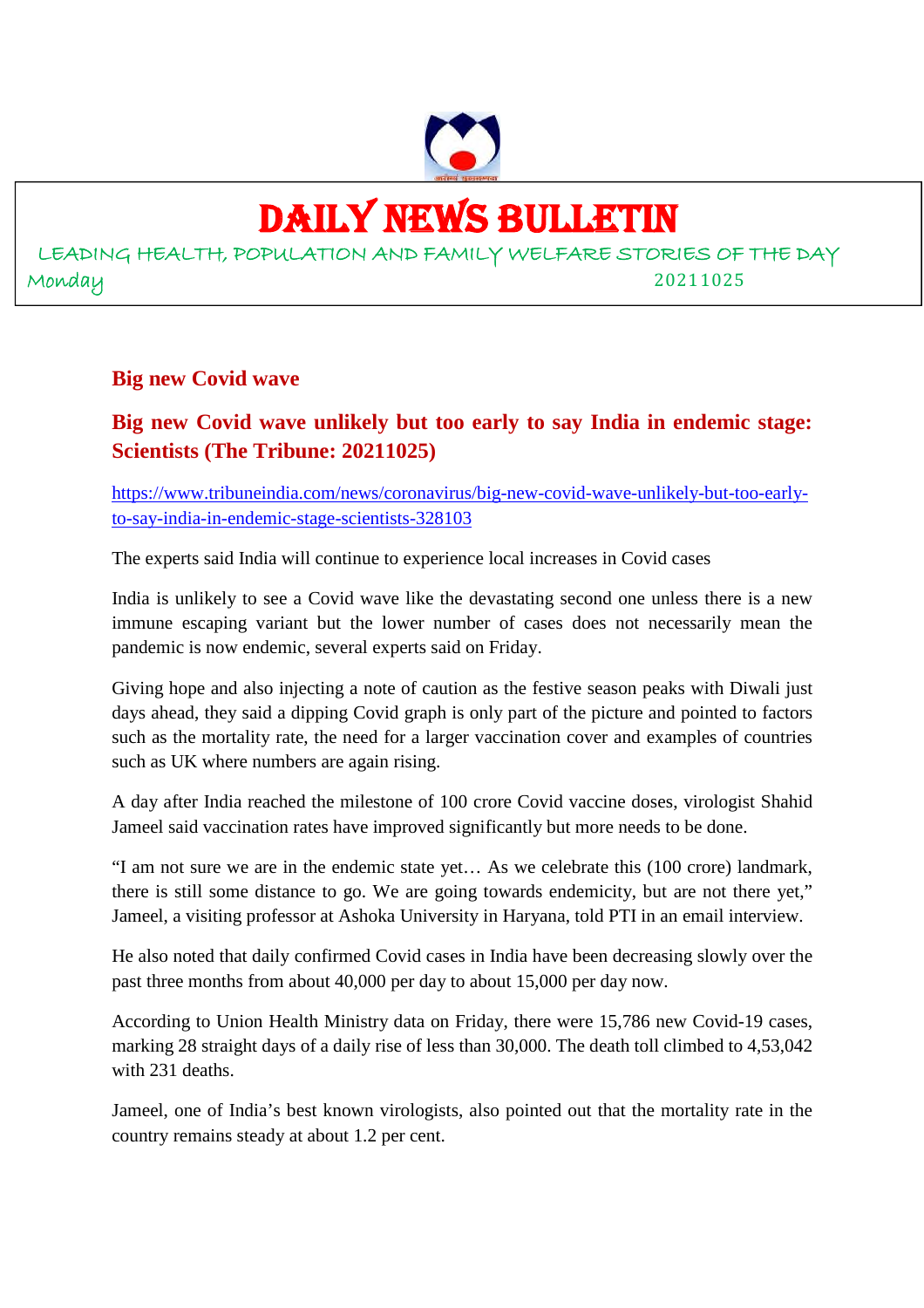"This tells me that the vaccine coverage in India still needs to increase," he added.

A disease is described as endemic when it continues to be present within a given geographical area but its impact is manageable.

"There have been some confused claims about this recently… Low cases for some time do not necessarily mean endemicity. It is possible that endemicity is close in some parts of the country, but the data needed to confirm this is not easily available," added Murad Banaji, senior lecturer in mathematics at UK's Middlesex University who has been closely tracking India's Covid graph and has done several model studies.

"For example, we do not know how many current infections are occurring amongst people who have been vaccinated or infected before," Banaji told PTI.

He added that nobody knows what an "endemic future" would look like or what levels of Covid to expect. What is likely is that measures to control transmission will still be needed for some years to come.

Epidemiologist Ramanan Laxminaryan concurred, saying there can be periodic flare-ups even with an endemic disease as is being observed in the UK.

"I believe we should wait for another two months before determining whether Covid-19 poses a significant future threat to the country," Laxminarayan, director of the Centre for Disease Dynamics, Economics & Policy in Washington, told PTI in an email interview.

In the UK, Jameel noted, the caseload has increased from about 30,000 cases per day in mid-September to almost 50,000 cases per day. However, the mortality rate has fallen from 2 per cent in mid-July to about 0.2 per cent now.

In the US, after reaching almost 200,000 cases per day in early September, the cases are now down to about 80,000 per day. However, mortality rate remains the same as earlier in the year.

The experts said India will continue to experience local increases in Covid cases even though it is unlikely to see another overwhelming surge in infections like it did during the second wave when the country's healthcare system was overwhelmed and thousands died.

Banaji said there have been a large number of recent infections, and vaccination has been proceeding at a reasonable pace.

"…These both reduce the likelihood of a major new wave in the next few months," he explained.

"New variants could potentially still pose a challenge. Any new variant which spreads much more easily, especially amongst people who are vaccinated or have been previously infected, could lead to new surges."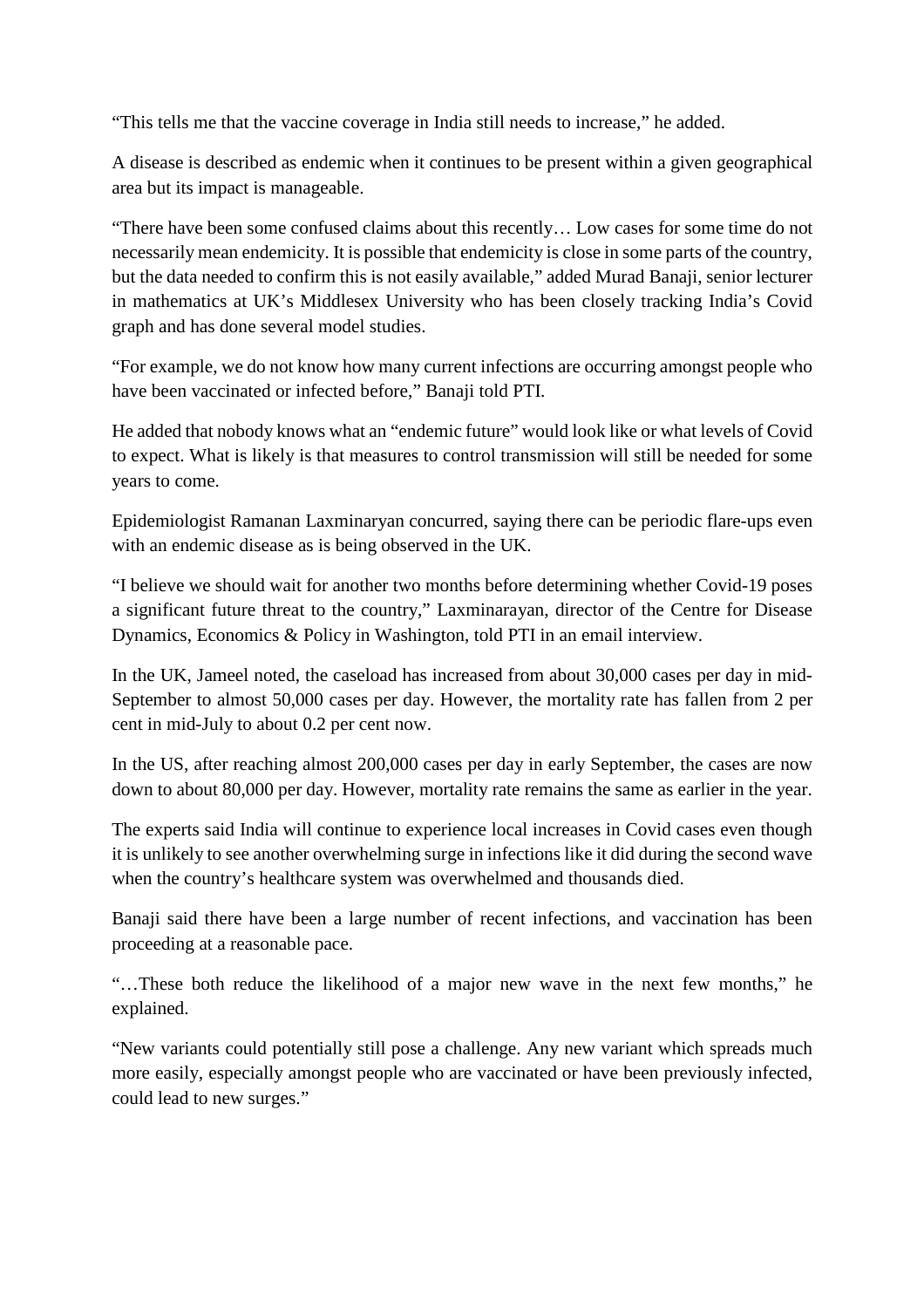Hopefully, he added, India will not see a wave on the scale of April-June 2021 ever again, although there could be some increase in transmission during festival season. —PTI

#### **Covid-19: New antibody treatment**

#### **Covid-19: New antibody treatment could offer up to 18 months' protection against severe disease (The Tribune: 20211025)**

https://www.tribuneindia.com/news/coronavirus/covid-19-new-antibody-treatment-couldoffer-up-to-18-months-protection-against-severe-disease-327571

The new treatment, AZD7442, uses special antibodies called monoclonal antibodies

Covid-19: New antibody treatment could offer up to 18 months' protection against severe disease

Photo for representational purpose only. iStock

A new treatment could soon help protect people from developing severe Covid. AstraZeneca has just released results from a phase-3 clinical trial – the final stage of testing before a drug is authorised – that suggest its new Covid treatment, AZD7442, is effective at reducing severe disease or death in non-hospitalised Covid patients.

The treatment contains antibodies, which are usually produced naturally in response to a Covid infection or vaccination. They work by recognising specific parts of SARS-CoV-2 – the virus that causes Covid – and either attack these directly or bind to them to stop the virus from working and flag it for destruction by other parts of the immune system.

After they've done their job of clearing the virus, the antibodies remain in the body for a period of time, making up part of our immunological memory. If what they target is encountered again, they can leap into action.

The new treatment, AZD7442, uses special antibodies called monoclonal antibodies. These are antibodies produced in a lab that imitate the body's natural defences – in this case mimicking the immune system's response to Covid.

Artificially developing antibodies to fight disease isn't a new technique. This technology is already used to treat many diseases, including leukaemia, breast cancer and lupus. In fact, this isn't even the first time the technique has been used for Covid. The first Covid monoclonal antibody treatment was approved in the UK in August 2021.

How does AstraZeneca's treatment work?

AZD7442 is a cocktail of two monoclonal antibodies – tixagevimab and cilgavimab – that are designed to reduce the severity of a SARS-CoV-2 infection and so prevent people from getting severely ill.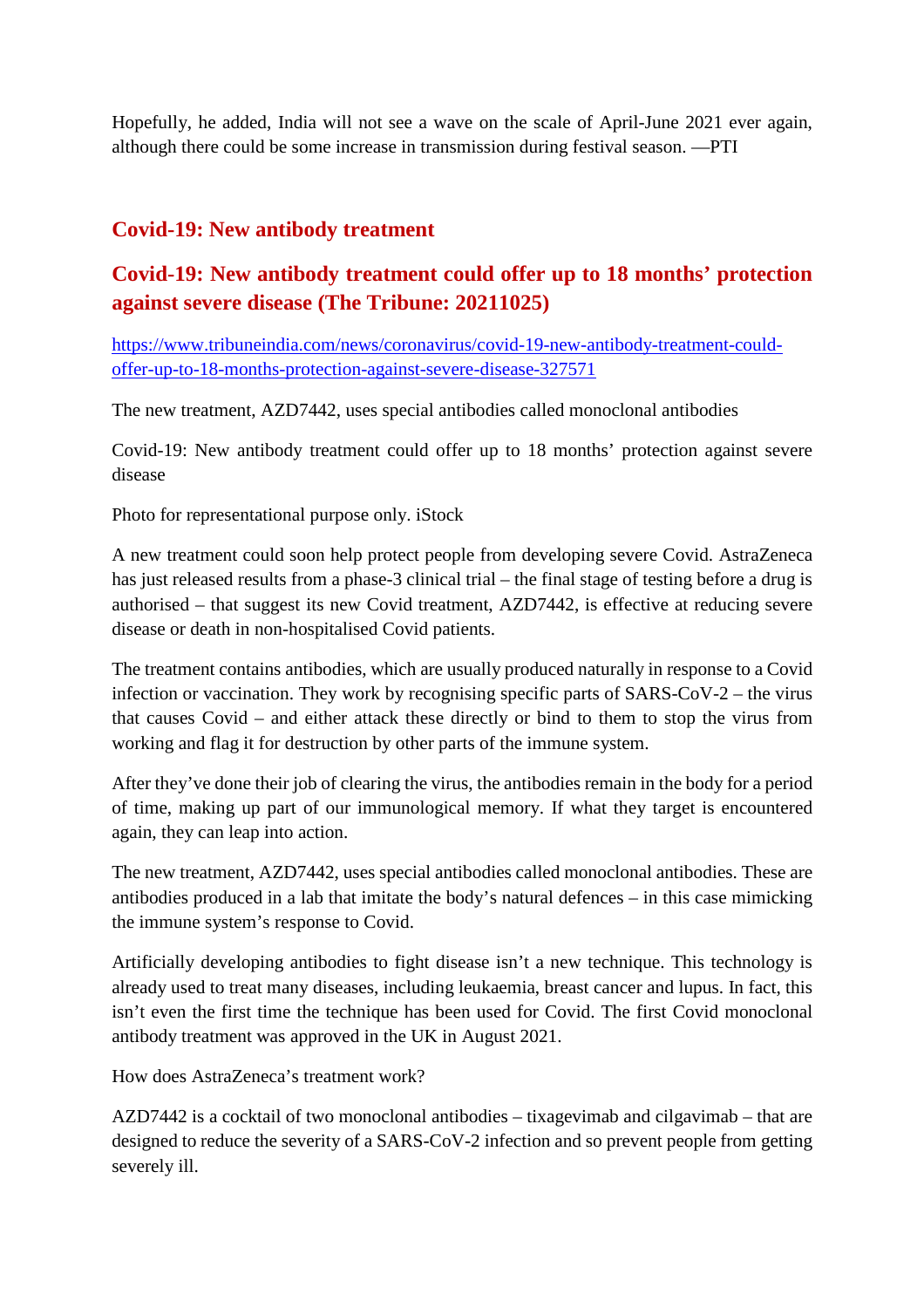Both of these antibodies bind to different parts of virus's spike proteins, which cover its outer surface and are what the virus uses to infect cells. It's thought that attaching to these proteins is what gives the medicine its effect, as this stops the virus from being able to get inside cells and reproduce.

The two monoclonal antibodies in the cocktail are based on antibodies taken from patients who survived COVID. Scientists at AstraZeneca took blood samples from patients and isolated immune cells called B cells, which are the antibody factories of the human body. They then grew more of these B cells in the lab, and used them to make large quantities of the two antibodies, which they had identified as specifically targeting the coronavirus's spike protein.

But the key difference between this and other antibody-based treatments is that in AZD7442, the antibodies have been modified so they stay in the body for longer.

Studies using similarly modified antibodies against another respiratory virus – respiratory syncytial virus – have shown that this approach gives long-term protection, with the modified antibodies having triple the durability of conventional antibodies. It's hoped that a single dose of AZD7442 could offer 12 to 18 months protection from severe Covid, though we'll have to wait to see exactly how long protection lasts.

How well does it work?

AstraZeneca's phase-3 trial investigated the effectiveness of the treatment when given to patients who were infected with SARS-CoV-2.

The study looked at 822 participants who were over the age of 18. Only around 13% were 65 years and over, but 90% had health conditions that put them at high risk of severe Covid, such as cancer, diabetes, obesity, chronic lung disease or asthma, cardiovascular disease or a weakened immune system.

The trial results show that of the 407 people who received AZD7442, 18 developed severe Covid or died, compared with 37 of the 415 people who received a placebo. This suggests that those in the AZD7442 group were 50% less likely to develop severe Covid than those taking a placebo.

The trial also looked specifically at patients who received treatment quickly – that is, within five days of their symptoms starting. In this group, AZD7442 reduced the risk of severe disease or death by 67%, suggesting that early treatment with AZD7442 provides greater protection.

It's important to note, however, that these results have been released by AstraZeneca but don't yet appear to have been formally reviewed by other scientists. So any findings need to be treated with caution.

How useful will it be?

These results suggest that AZD7442 could be a valuable tool for patients in need of instant immunity against Covid, such as those who have not responded to vaccines because of a weakened immune system or those in other high-risk groups.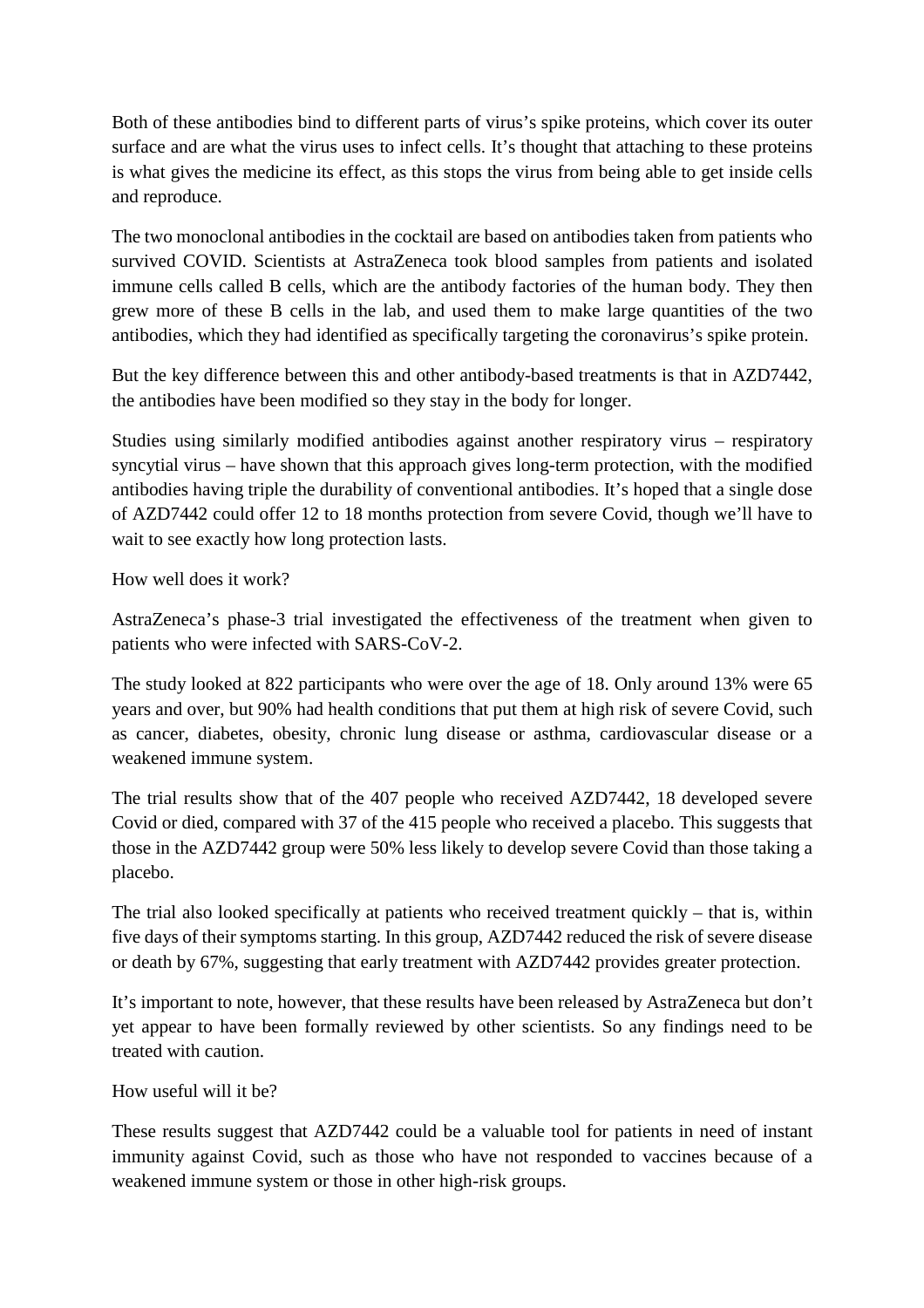However, more detail of the characteristics of the patients who did and did not benefit from the medicine is required to fully understand who will benefit most from receiving this drug.

And when considering how useful AZD7442 could be, it's important to consider when in the course of the disease the treatment will be given. For many, severe disease with Covid isn't caused by the virus replicating, but by the immune system going awry.

This means that to prevent severe disease, drugs such as AZD7442 need to be given early in infection, before the overzealous immune response kicks in. Give them too late, and treatments like this that target the virus directly are unlikely to offer much benefit (unlike those that can control inflammation and immune overreaction, such as dexamethasone or tocilizumab).

But one thing that could help the treatment be deployed early during infection is the fact that it only needs to be injected into a muscle, rather than be given intravenously. This means it can be given at a clinic, without patients needing to come into hospital.

However, monoclonal antibody treatments are notoriously expensive, and the cost of AZD7442 has not yet been released. This could be the biggest barrier to the drug having a big impact worldwide – assuming, of course, that its phase 3 results pass the scrutiny of regulators and the drug is approved. — The Conversation

#### **Pfizer vaccine**

#### **Pfizer vaccine very effective against Delta variant in adolescents in Israel: Study(The Tribune: 20211025)**

https://www.tribuneindia.com/news/coronavirus/pfizer-vaccine-very-effective-against-deltavariant-in-adolescents-in-israel-study-327568

The research was conducted between June and September when Delta variant was the main strain in Israel

The Pfizer/BioNTech COVID-19 vaccine is highly effective at preventing infection and symptomatic disease from the Delta variant among 12- to 18-year-olds, research conducted in Israel shows.

The findings, published in the New England Journal of Medicine, will likely provide further reassurance the shot is effective against the variant among younger people as the US drug watchdog considers authorising use of the vaccine on children as young as five.

The study found the estimated vaccine effectiveness against documented COVID-19 infection in adolescents was 90%, and 93% against symptomatic COVID-19, on days seven to 21 after the second dose.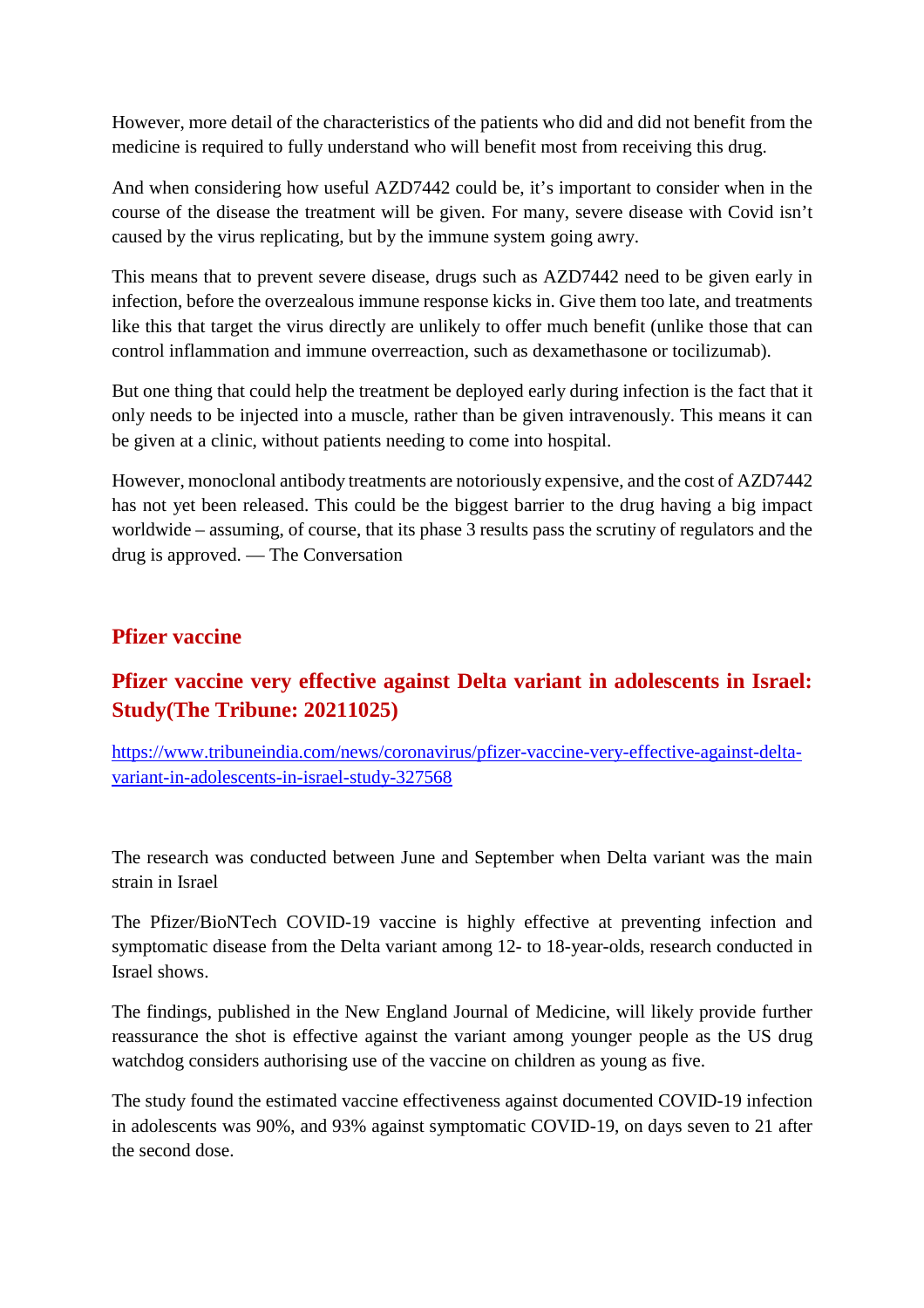Israel's Clalit health maintenance organisation and Harvard University researchers reviewed data from 94,354 vaccine recipients aged 12 to 18 who were matched with an identical number of unvaccinated adolescents from the same age group.

The research was conducted between June and September, when the Delta variant was the main strain in Israel.

In a statement late on Wednesday, Clalit said the study was one of the largest peer-reviewed evaluations conducted among the age group of the effectiveness of the vaccine against the Delta variant.

Earlier this week, an analysis released by the US Centers for Disease Control and Prevention (CDC) showed the Pfizer Inc /BioNTech vaccine was 93% effective in preventing hospitalisations among those aged 12 to 18.

The Pfizer/BioNTech vaccine is authorised for children as young as 12, and the companies are seeking further approval from the US Food and Drug Administration for use in those as young as five.

A panel of advisers to the FDA is expected to weigh in on data on young children later this month.

In England, the spread of COVID-19 among children is fuelling a rise in cases and causing concern among some scientists that vaccines are being rolled out in schools too slowly. Reuters

#### **Infection surge**

#### **Serbia introduces evening Covid passes amid infection surge (The Tribune: 20211025)**

https://www.tribuneindia.com/news/coronavirus/serbia-introduces-evening-covid-passesamid-infection-surge-327116

Coronavirus infections also have been rising in neighbouring Croatia

Serbia introduces evening Covid passes amid infection surge

A healthcare worker administers a dose of Pfizer's coronavirus disease vaccine to a woman at Belgrade. Reuters

Serbia on Wednesday introduced Covid-19 passes for indoor venues late at night following weeks of surging infections and relatively low vaccination rates.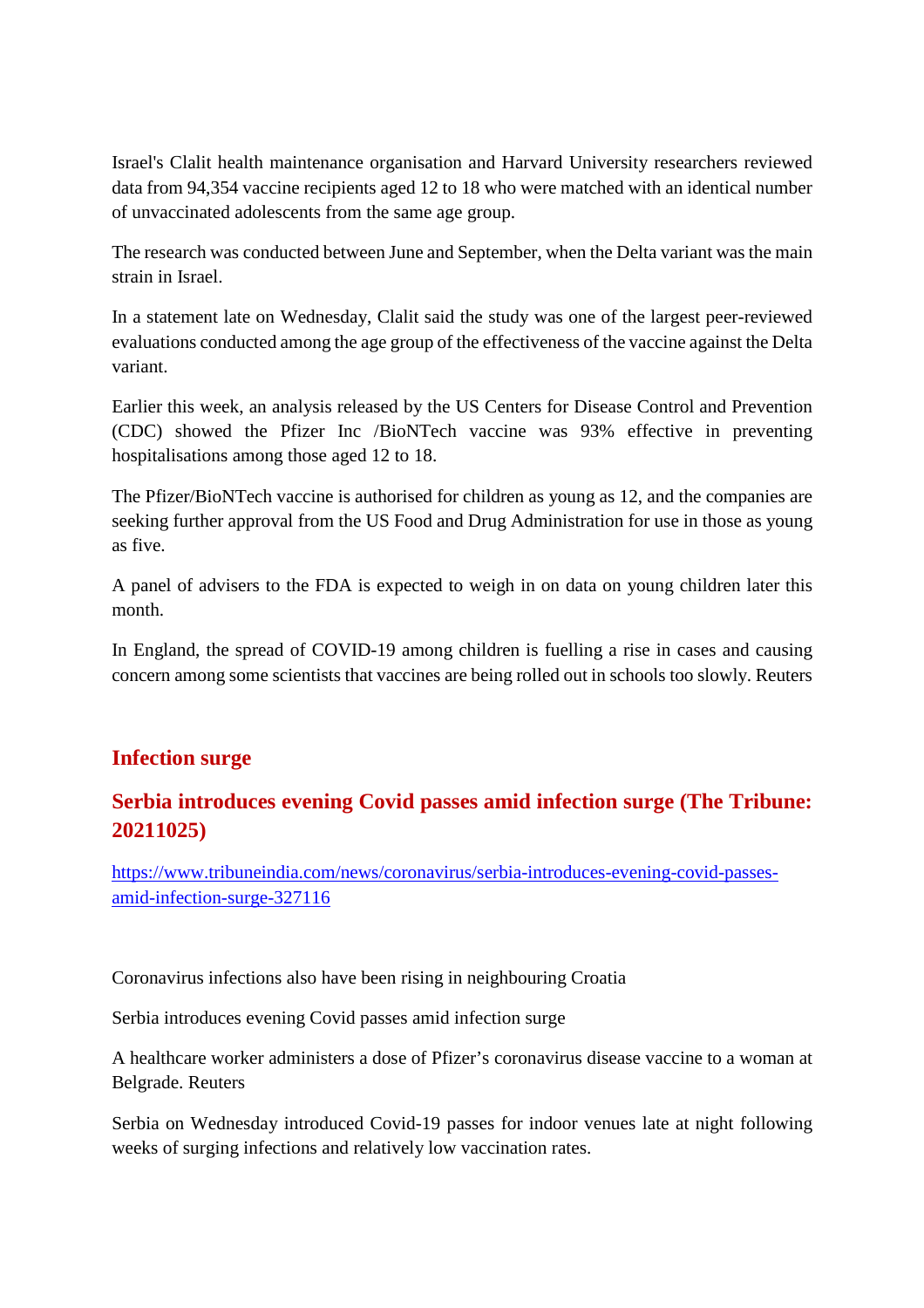Serbian Prime Minister Ana Brnabic said the new measure will take effect on Saturday and will be applied starting from 10 pm in bars, restaurants, nightclubs or any other indoor gatherings.

Medical experts repeatedly have urged Serbian authorities to tighten the country's loose antivirus measures. Serbia has seen several thousand new infections a day since early October and about 50 virus-related deaths a day.

Infections also have soared in other Central and Eastern European countries where vaccination rates are lower than European Union average.

Brnabic said the introduction of Covid-19 passes will be confirmed at a government session on Thursday. She said late evening hours are when nightclubs have their biggest crowds. The passes will show a person's vaccination status, or if they have recovered from the virus or tested negative recently.

"We hope this will boost vaccinations," said Brnabic after a session of Serbia's pandemic crisis group.

"This is the only way to beat the coronavirus."

Serbia has had more than 1 million infections and nearly 10,000 deaths since the start of the pandemic. Around half of the adults in the country of 7 million have been fully vaccinated.

Coronavirus infections also have been rising in neighbouring Croatia, which on Wednesday reported more than 3,000 new cases, the highest number in months and about 1,000 more than last week.

Croatia also has a vaccination rate around 50% of its adult population. Media reported that people lined up Wednesday at a vaccination site in the capital of Zagreb following the latest uptick in infections. — AP

#### **Beyond vaccine century**

#### **Go all out for universal coverage, ramp up production (The Tribune: 20211025)**

https://www.tribuneindia.com/news/editorials/beyond-vaccine-century-328252

The journey ahead may not be easy, but the vaccination gains achieved over the past nine months should give the nation confidence to deal a decisive blow to the virus. File photo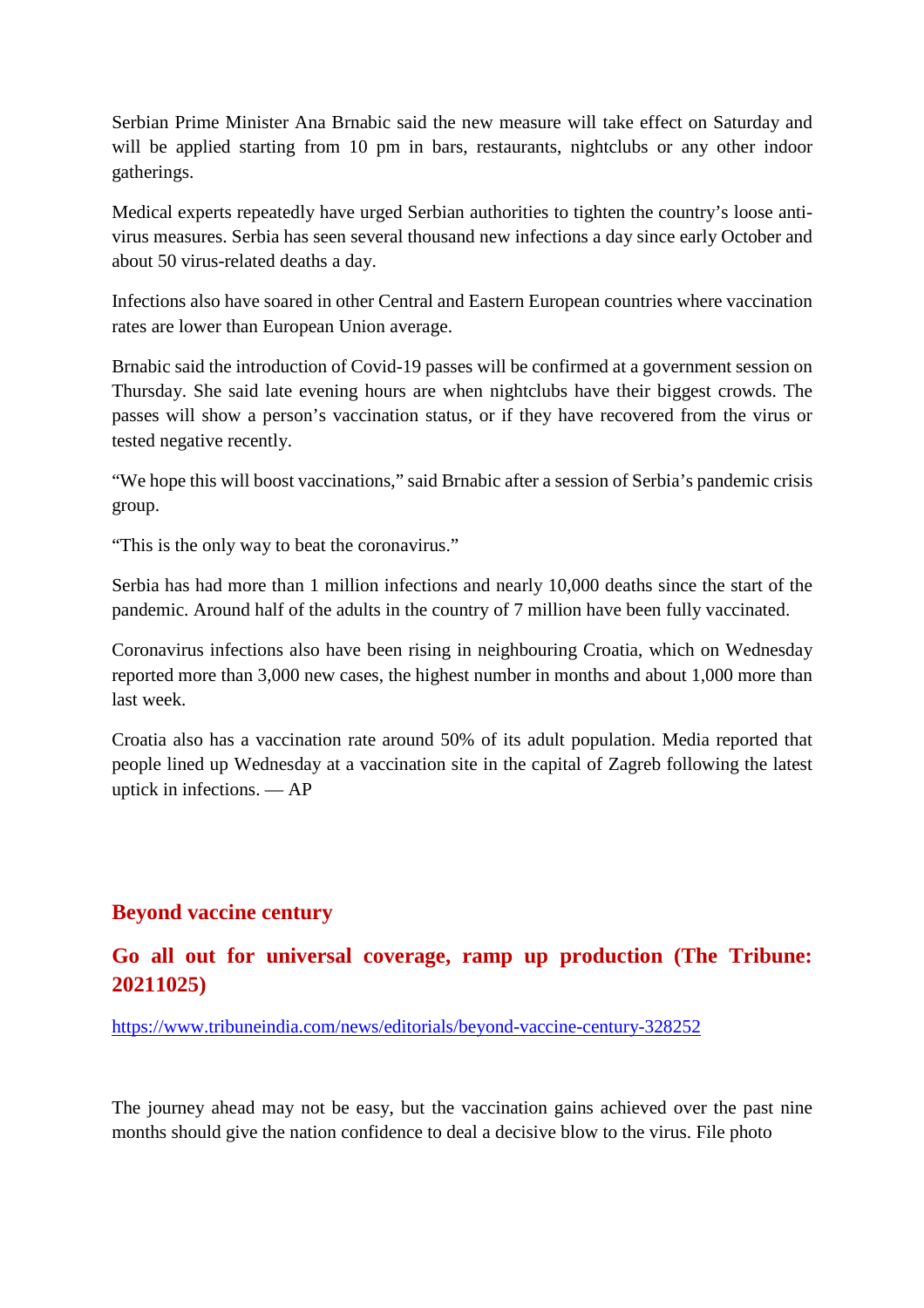The administration of 100 crore vaccine doses is a major milestone for India in its valiant fight against the Covid-19 pandemic. The nation has every reason to celebrate this feat, which has been achieved through the joint efforts of Central and state governments, healthcare and frontline workers, scientists and the citizens on the whole. India's vaccination drive, which commenced on January 16, proceeded at a tardy pace early on, mainly because of vaccine hesitancy and shortage of doses. It took the country as many as 85 days to reach the 10-crore mark. Had the inoculation programme gained momentum in March-April itself, the devastating second wave would have caused far less damage and tens of thousands of lives might have been saved. The contrast is stark: India consumed 203 days to cross the 50-crore mark; it then took just 76 days to go past the 100-crore figure.

While congratulating every Indian for the monumental teamwork, PM Narendra Modi has also sounded a note of caution. He has exhorted people to keep following Covid-appropriate behaviour during the festival season, when overcrowding in public places is a common sight. The complacency that crept in after the first wave abated early this year had contributed largely to the havoc wreaked by the second surge.

Around 75 per cent of India's adults have received at least one dose of the Covid vaccine, while over 31 per cent have been administered both shots. One in every four Indian adults is still unvaccinated, at a time when the country is striving to meet the December deadline for inoculating all of them. The Centre will also have to take a call sooner than later on the vaccination of children, besides booster shots for adults. Among the other challenges are ramping up production of Covaxin, which accounts for only 11 per cent of the 100-crore doses given so far, even as the wait for this vaccine's international recognition is getting longer. The journey ahead may not be easy, but the vaccination gains achieved over the past nine months should give the nation confidence to deal a decisive blow to the virus.

#### **New Cases (The Asian Age: 20211025)**

http://onlineepaper.asianage.com/articledetailpage.aspx?id=15921253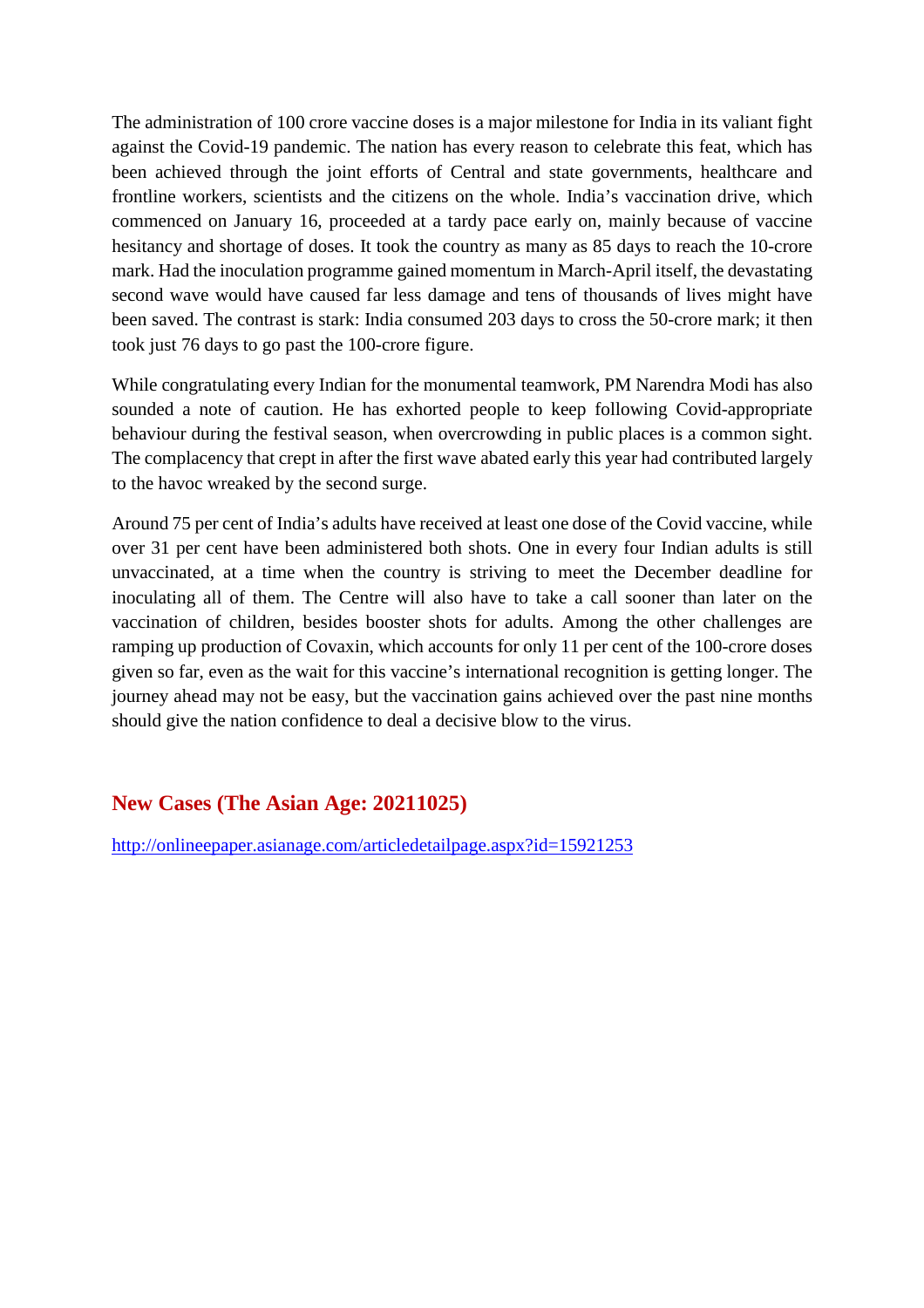## $17,362$  Covid-19 jabs so far administered to inmates of 3 Delhi jails

#### **AGE CORRESPONDENT** NEW DELHI, OCT. 24

The Delhi Prisons department on Sunday said that a total of 17,362 doses of Covid-19 vaccine have been administered to the inmates of three jails across the<br>National Capital so far.

According to data shared by the prison department. by Saturday, 11,844 inmates of Tihar jail had been jabbed, with 9,028 of them getting their first and 2,816 their second doses.

"In Rohini jail, 1,073 inmates - 885 first dose and 188 second dose - were administered the vaccine, while in Mandoli jail, 2794 inmates got their first, and 1,651 second dose," the data stated.

The prisons department launched a Covid vaccination drive for inmates over 45 years of age on March 18, while the inoculation of inmates in the 18-44-age group began on May 18.

Since March this year, about 383 coronavirus cases have been reported among inmates of these jails with eight of them succumbing.

A total of 225 prison staff members caught virus at some point since March

with no casualty in the group.

The jail authorities are taking all precautions and following Covid-appropriate behaviour, including social distancing among the inmates, a senior jail official said.

The official said that over 4000 inmates were released from the three jails this vear.

"We started the process of releasing inmates from the second week of May. second week of May.<br>Around 3,800 under-trial prisoners were released on interim bail and around 840 convicts were released on emergency parole from the prisons," he said.<br>These include inmates

who were released last year and surrendered with no adverse report, and also new prisoners who were eligible for interim bail or emergency parole in view of the pandemic, as per the criteria laid down by a highpowered committee on May 4 and May 11.

Last year, around 5,500 under-trial prisoners and 1,184 convicts were released on interim bail and emergency parole from these<br>jails during the virusinduced lockdown.

#### **Covid Cases (The Asian Age: 20211025)**

http://onlineepaper.asianage.com/articledetailpage.aspx?id=15921288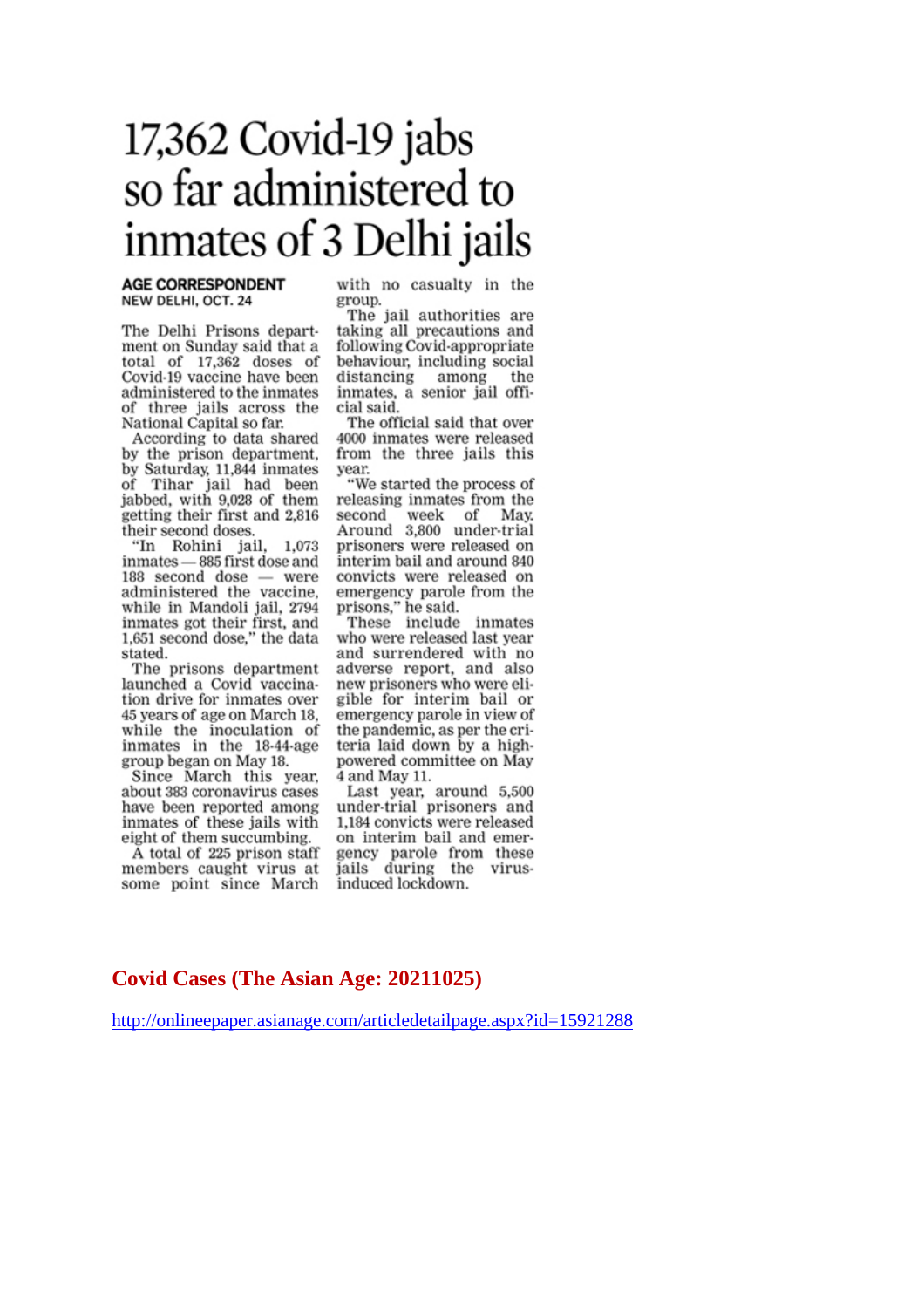# India records 15,906 Covid cases & 561 deaths in 24 hrs

#### **AGE CORRESPONDENT** NEW DELHI, OCT. 24

India logged 15,906 new Covid-19 cases in the last 24 hours, taking the total tally to 3,41,75,468. The<br>death toll climbed to 4,54,269 with 561 fresh fatalities in the same time span. The death toll has been higher as Kerala reconciled 399 fatalities from the previous period. The state has logged 65 fresh deaths in the last 24 hours. Of the 561 new fatalities, 464 are from Kerala and 33 from Maharashtra. The total of 4,54,269 deaths<br>reported so far in the country, include 1,39,998 from Maharashtra, 38,002 from Karnataka, 36,004<br>from Tamil Nadu, 28,229 THE NATIONAL Covid-19 recovery rate, recorded at 98.17 per cent, has been the highest since March 2020. There has been a decrease of 1.134 cases recorded in the total active number of Covid-19 cases in a span of 24 hours.

from Kerala, 25,091 from Delhi, 22,899 from UP and 19045 from West Bengal. The health ministry said that more than 70 per cent of the deaths were due to comorbidities.

The ministry data shows that the daily rise in new coronavirus infections has been below 30,000 for 30 straight days and less than 50,000 daily for 119 consecutive days now. The

active cases comprise 0.51 per cent of the total infections, the lowest since March 2020.

The national Covid-19 recovery rate, recorded at 98.17 per cent, has been the highest since March 2020. There has been a decrease of 1,134 cases recorded in the total active number of Covid-19 cases in a span of 24 hours.

As many as 13,40,158 tests were conducted on Saturday, taking the total cumulative tests conducted so far for detection of the deadly virus in the country to 59,97,71,320.<br>The daily positivity rate was recorded at 1.19 per cent and the weekly positivity rate was also recorded at 1.23 per cent.

#### **Squalene**

#### **Squalene: Understanding the compound and its many health benefits (The Indian Express: 20211025)**

https://indianexpress.com/article/lifestyle/health/squalene-understanding-the-compound-andits-health-benefits-7581778/

Squalene is a 100 per cent natural compound that is proven to have anti-cancerous, anti-aging and anti-oxidant properties

Squalene, what is Squalene, health benefits of squalene, importance of squalene, what does squalene do, squalene in the body, squalene and heart health, indian express newsO2Live capsules are one of the prominent supplements of squalene. The gel capsules have 100 per cent squalene in it. (Photo: Getty/Thinkstock)

"In India, cardiovascular issues are the leading cause of death. About 75 per cent of deaths take place due to heart-related issues resulting from raised blood pressure and poor diet. Not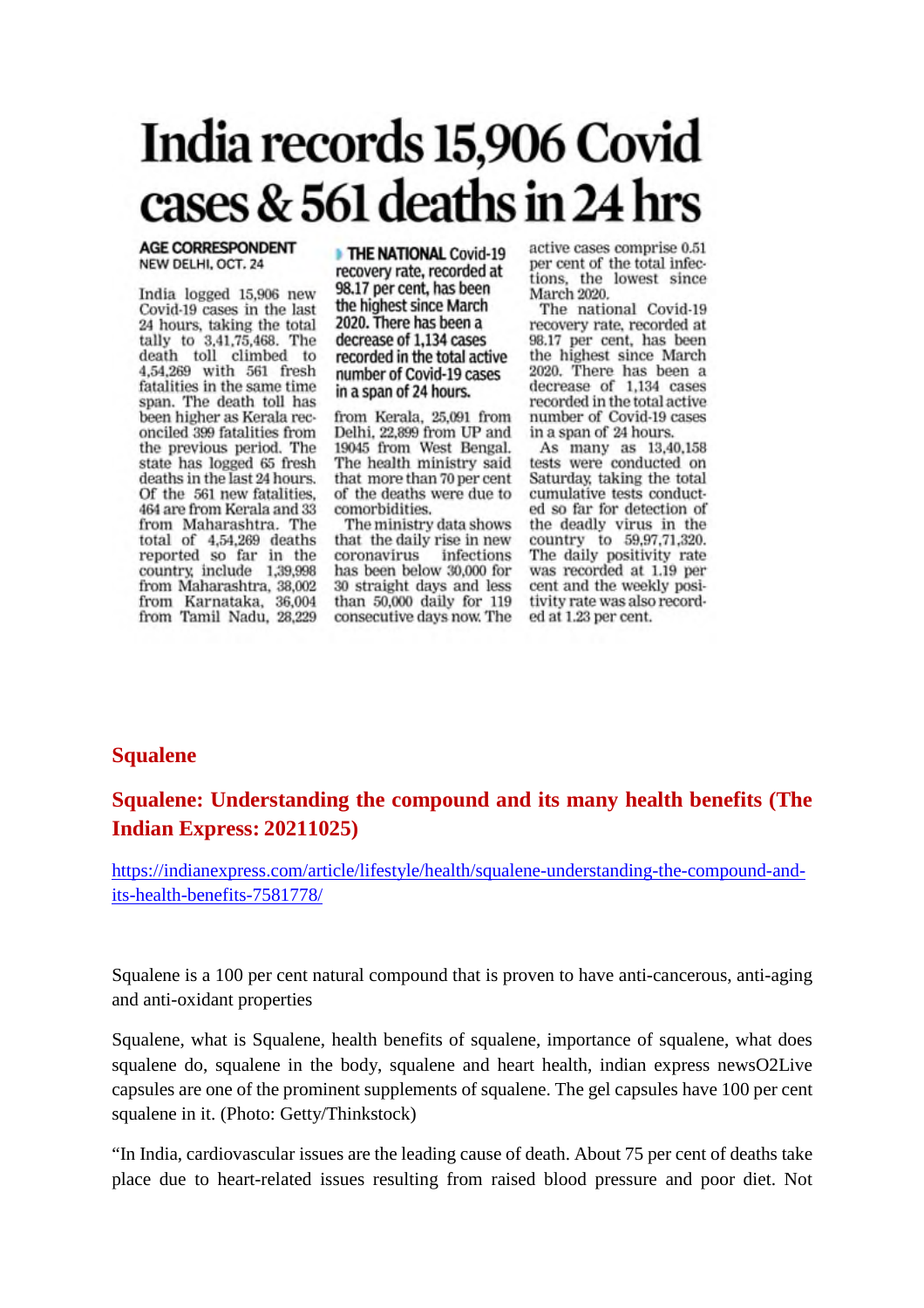consuming a balanced diet full of green leafy vegetables and fruits can cause this. It becomes essential that we pay attention to what we are consuming," says Dr Praveen Jacob, Senior Consultant, TheLifekart.in.

This is where squalene comes to help as our modern lifestyle has completely modified our eating habits for the worse, he says.

"Squalene is a 100 per cent natural compound that is proven to have anti-cancerous, anti-aging and anti-oxidant properties besides helping the human body with the synthesis of cholesterol, steroid hormones and vitamin D," the expert says.

Squalene is present in small amounts in the human body. Newborns show the highest amount of squalene in their blood with this amount rapidly decreasing over the years. This concentration of squalene in the blood drops drastically between the ages of 30 and 40. "But don't worry. Olives are the richest source of squalene. Squalene can also be found in oil extracted from amaranthus. This is a pseudo-grain having seeds and leaves with a great content of oil for a cereal. Squalene has the capacity to increase good cholesterol (HDL) and to reduce bad cholesterol (LDL). Even O2Live capsules are one of the prominent supplements of squalene. The gel capsules have 100 per cent squalene in it," he says.

Incorporating these below-mentioned steps can reduce your risk of heart disease:

∙ Limit the intake of fried fast food and processed foods.

∙ Instead of consuming energy from saturated fats (such as butter, coconut oil and cream), replace it with healthy unsaturated fats from seeds and plants (such as extra virgin olive oil, avocado, sunflower, canola, safflower, peanut, soybean and sesame) and foods such as nuts, seeds, avocado, olives and soy.

∙ Fill your plate with more and a variety of plant foods such as vegetables, fruits and wholegrain cereals.

∙ Limit the consumption of refined sources of carbohydrates with higher glycaemic indices including foods with added sugars.

∙ Unprocessed red meats should be avoided completely and even other meats should be consumed within 350 grams per week. Say no to processed meat such as sausages, ham, salami and prosciutto.

∙ Ask your meat seller to remove all visible fat from meat and skin from the chicken.

∙ Ensure you are consuming legumes regularly like baked beans, soybeans, lentils and tofu. Consume them without salt.

∙ Instead of consuming packaged fried snacks, snack on a handful of raw, unsalted nuts on most days of the week.

∙ If you love to consume fish, eat it at least once per week.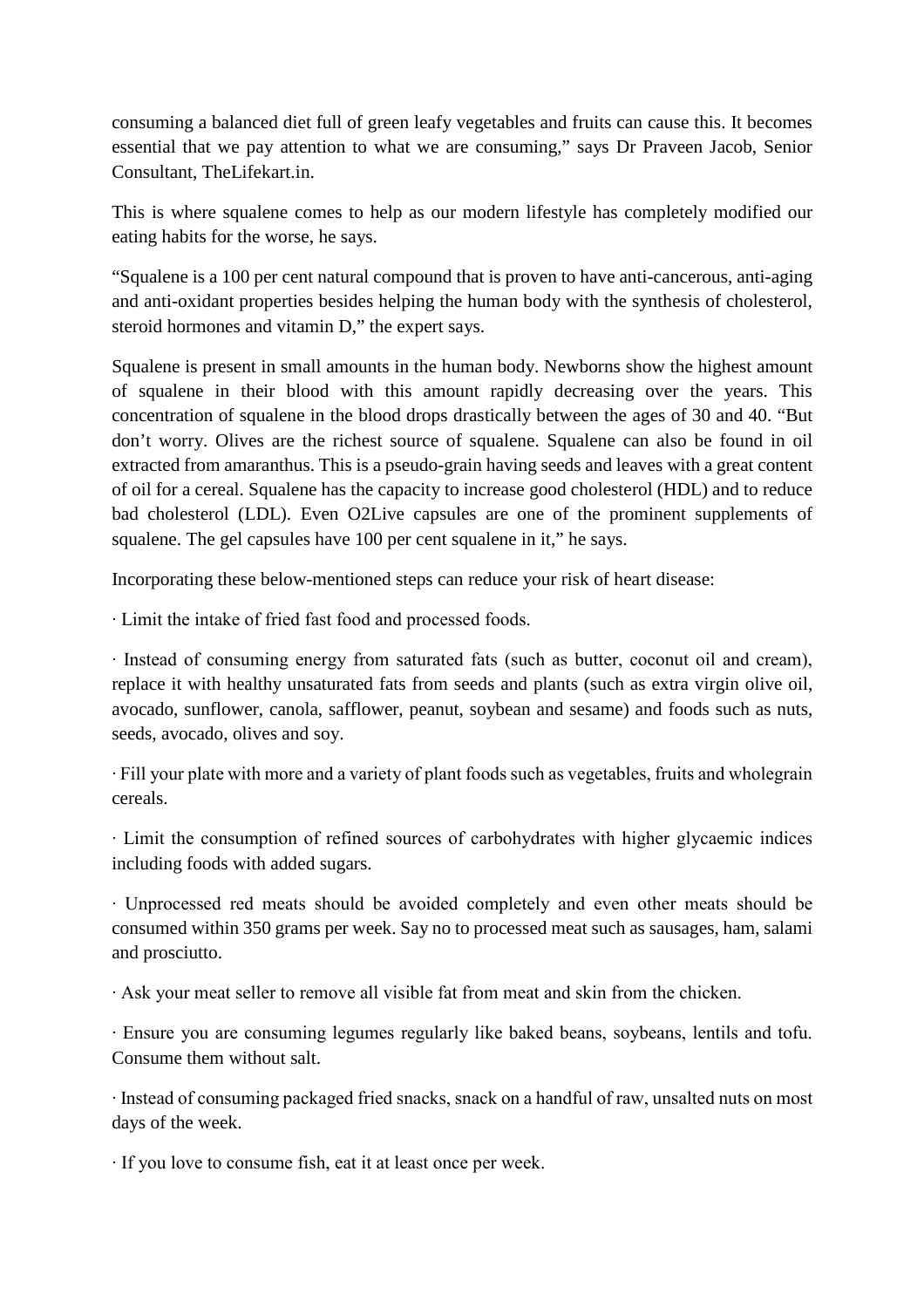∙ Cut down your salt intake. Replace salt at the table and in cooking, with herbs and spices for flavour.

∙ Check the sodium content of foods and choose the lowest sodium products.

∙ Make sure you are keeping a check on cholesterol levels. If you have elevated cholesterol levels, shift to low-fat or non-fat dairy products and have no more than seven eggs per week.

∙ Reduce the intake of alcohol. A high alcohol intake increases blood pressure and can increase triglycerides in the blood.

#### **COVID-19 vaccination**

#### **COVID-19 vaccination | Gap between first and second doses starkest in India (The Hindu: 20211025)**

https://www.thehindu.com/news/national/covid-19-vaccination-gap-between-first-andsecond-doses-starkest-in-india/article37142782.ece

Experts point to 12-16 week gap between doses of Covishield.

India has delivered over a billion vaccine doses, making it the second-highest dispenser of COVID-19 vaccines globally but the gap between the proportion of population that has got at least one dose and two doses is widest in India.

According to the Bloomberg Tracker which maps vaccination trends globally, 82% of China's population has got at least one dose and 76% two doses — a ratio of 1.1. In the United States this ratio is 1.15 (66.2% with at least one dose and

#### **COVID-19 vaccines s**

#### **Explained | Will the 2-18 age group in India get COVID-19 vaccines soon? India (The Hindu: 20211025)**

https://www.thehindu.com/sci-tech/health/explained-will-the-2-18-age-group-in-india-getcovid-19-vaccines-soon/article37144219.ece

What will the final approval depend on?

The story so far: The Subject Expert Committee, which is advising the Drugs Controller-General of India (DCGI), has recommended that it grant emergency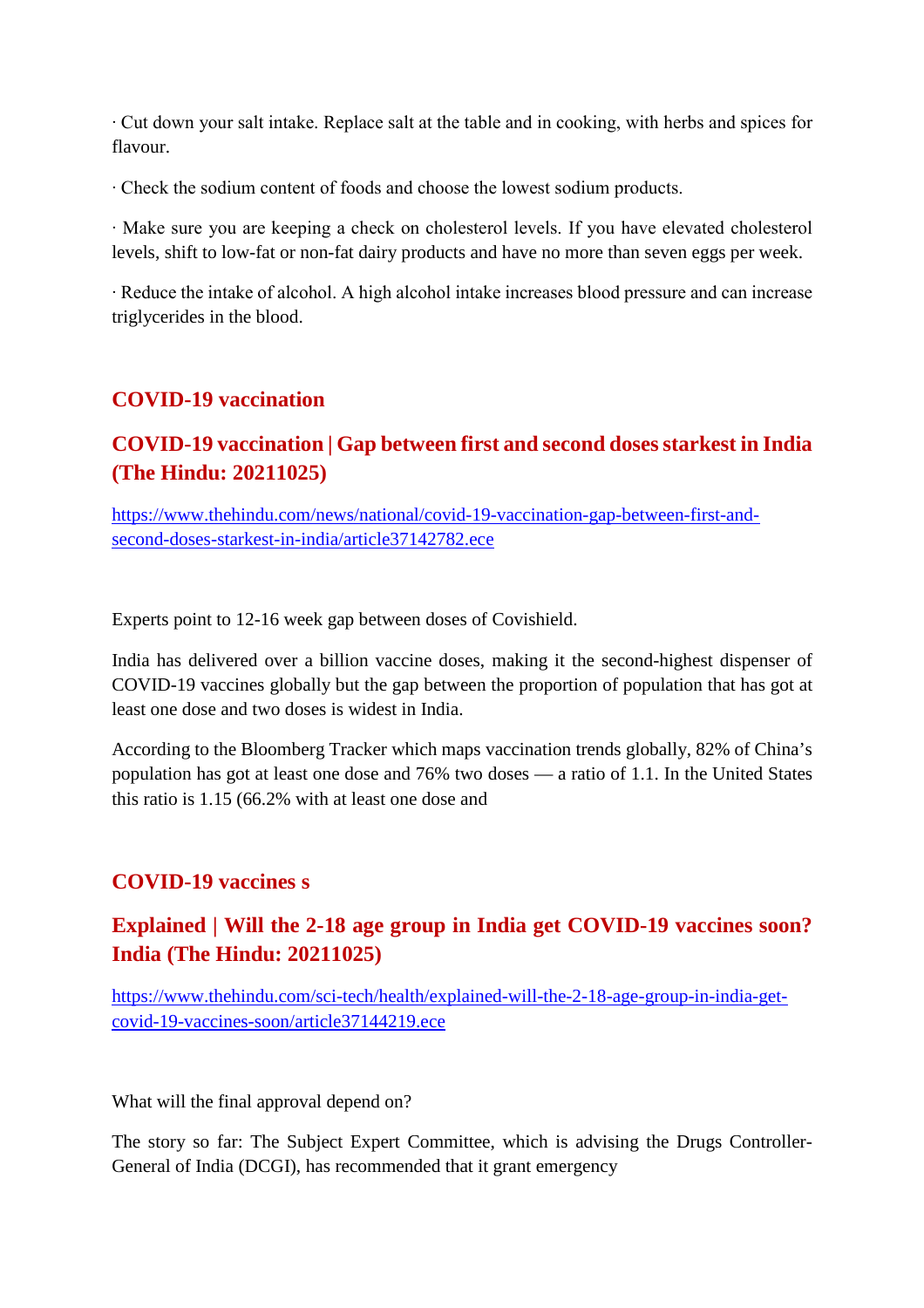Several hospitals reopen Covid-19 wards after uptick in number of cases

NEW DELHI: Even as the overall Covid situation remains stable, after the onset of the ongoing festival season, some hospitals have already started reporting an uptick in the number of cases.

While the absolute number of patients still remains low, many hospitals have reopened their Covid wards with some seeing even 20-25% more patients this week, as against a week ago. A doctor reported that while there were five cases in his hospital in the past two months, the previous week saw the same number. Some rise in infections is expected as mobility increases and a slackness creeps in, but cases are being watched carefully, the doctor said.

Most doctors maintain that vaccination has helped to keep the situation remain under control and serious cases are few. However, the next two-three weeks will be crucial and actual manifestation of the infection will begin after that, they say.

#### **Other virus**

#### **The other virus: Occupancy high in top Delhi hospitals (The Times of India: 20211025)**

https://timesofindia.indiatimes.com/india/several-hospitals-reopen-covid-19-wards-afteruptick-in-number-of-cases/articleshow/87245278.cms

The number of dengue cases has increased by 20-30% in Delhi over the past few weeks. Hospitals say the demands for beds, which had reduced significantly as Covid-19 cases reduced from July onwards, have also gone up.

The other virus: Occupancy high in top Delhi hospitals

"We are seeing a sudden increase in cases and have reopened the Covid ward this week, which we had to shut down earlier as there were hardly any cases and instead we were witnessing a rush of dengue cases," says Dr Charu Dutt Arora, consultant physician and Covid-care expert at Asian Institute of Medical Sciences.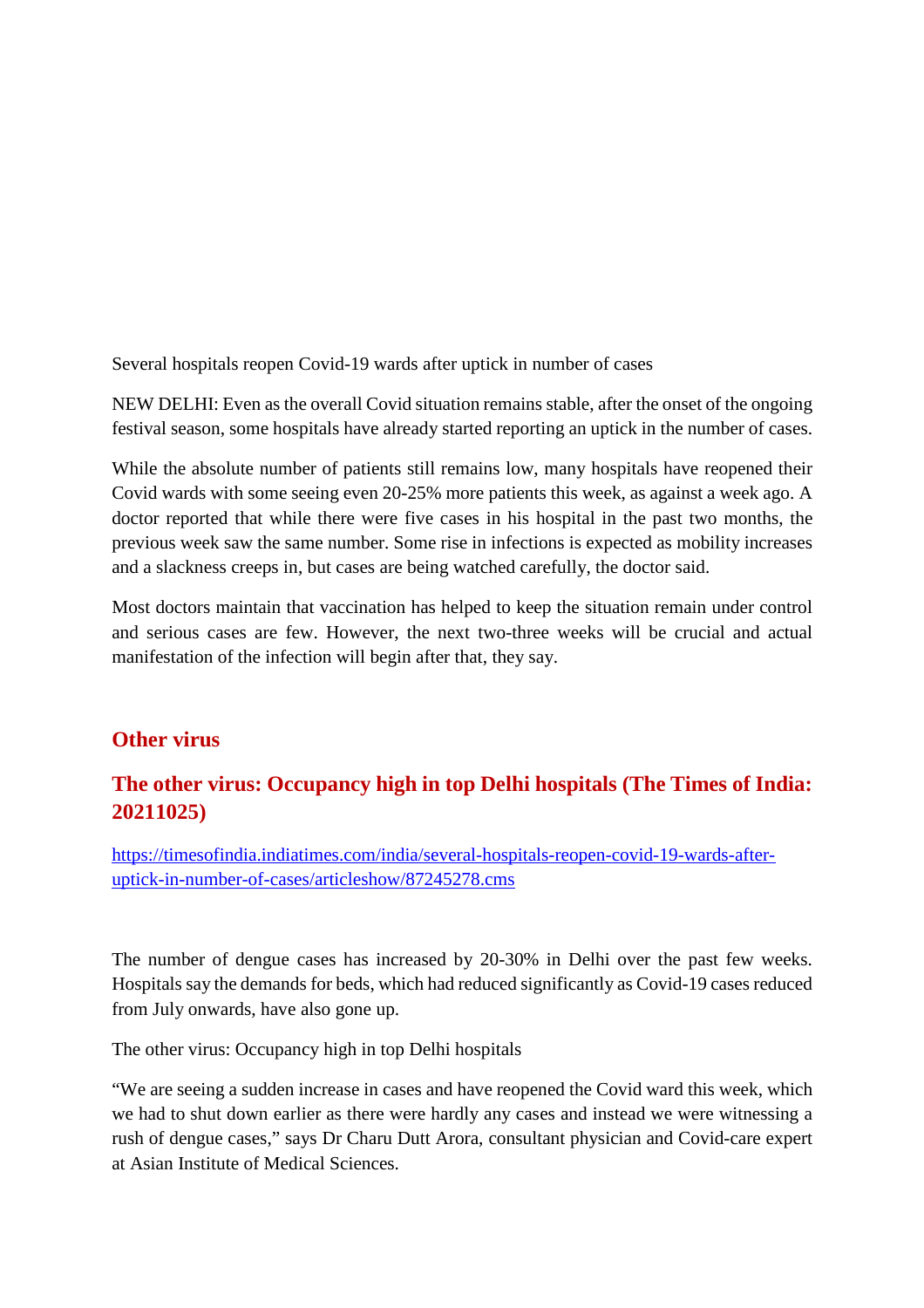Doctors also recommend increase in testing to assess the exact situation and keep a watch on any possible mutation.

Despite surge in Cov cases, experts allay 3rd wave fears

Ranchi: Though the number of active Covid cases has gone up from 55 to 202 in the last four days, healthcare experts are of the view that the detection of an underlying infection is behind the surge of cases and it cannot be viewed as the arrival of a third wave of coronavirus. As per state health

"Delhi is still largely stable but in last one week it has begun to trickle as there is a slight increase in number of cases," says Dr Suranjit Chatterjee, senior consultant (internal medicine) at Indraprastha Apollo Hospitals.

#### **Medical Colleges in**

#### **Modi UP visit live updates: PM reaches Uttar Pradesh, inaugurates 9 Medical Colleges in Siddharth Nagar(The Times of India: 20211025)**

https://timesofindia.indiatimes.com/india/modi-up-visit-live-updates-pm-to-launch-pradhanmantri-atmanirbhar-swasth-bharat-yojana-medical-college-in-siddharthnagarvaranasi/liveblog/87247343.cms

Prime Minister Narendra Modi on Monday left for Uttar Pradesh's Siddharthnagar and Varanasi to launch Pradhan Mantri Atmanirbhar Swasth Bharat Yojana and to inaugurate medical colleges in the state. S...READ MORE

Opening 9 medical colleges in a day is no small thing. These medical colleges will benefit both present, future generations. Under PM Modi, medical education governance has improved... GoI has opened 157 medical colleges in the country...: Union health minister Mansukh Mandaviya

8 Medical Colleges have been sanctioned under the Centrally Sponsored Scheme for 'Establishment of new medical colleges attached with district/ referral hospitals"' and 1 Medical College at Jaunpur has been made functional by the state government through its own resources.

Nine medical colleges to be inaugurated are situated in the districts of Siddharthnagar, Etah, Hardoi, Pratapgarh, Fatehpur, Deoria, Ghazipur, Mirzapur and Jaunpur.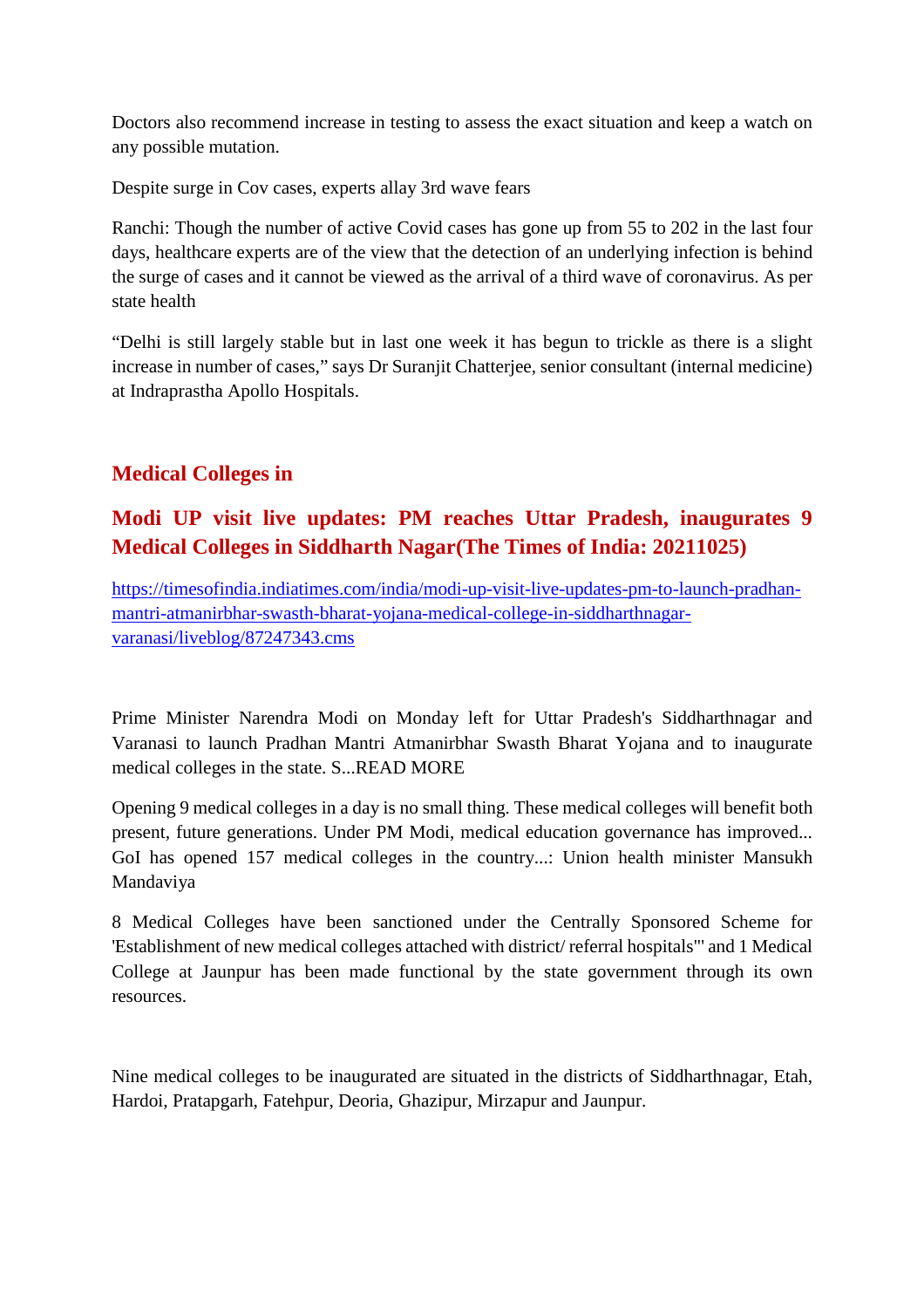At around 10.30 am in Siddharthnagar, Prime Minister will inaugurate nine medical colleges in the state and at 1.15 pm he will launch Pradhan Mantri Atmanirbhar Swasth Bharat Yojana in Varanasi.

Prime Minister Atmanirbhar Swasth Bharat Yojana (PMASBY) will be one of the largest pan-India schemes for strengthening healthcare infrastructure across the country. It will be in addition to the National Health Mission.

Prime Minister Narendra Modi will visit Uttar Pradesh on Monday and launch Pradhan Mantri Atmanirbhar Swasth Bharat Yojana in Varanasi at 1.15 pm, said Prime Minister's Office.

#### **Oxidative stress**

#### **Orange juice potential in fighting inflammation, oxidative stress ((New Kerala: 20211025)**

A recent study indicates that orange juice has the potential to help fight inflammation and oxidative stress in adults. The findings of the study wer-> View it--> https://www.newkerala.com/news/2021/152196.htm

#### **Breastfeeding**

#### **New study suggests that breastfeeding may help prevent cognitive decline ((New Kerala: 20211025)**

A new study led by researchers at UCLA Health has found that women over the age of 50 who had breastfed their babies performed better on cognitive tests -> View it--> https://www.newkerala.com/news/2021/152179.htm

#### **Sleeping**

#### **Good night's sleep can help mitigate infant obesity risks: Study ((New Kerala: 20211025)**

New research from investigators at Brigham and Women's Hospital, Massachusetts General Hospital and collaborators suggests that newborns who sleep longer and wak-> View it--> https://www.newkerala.com/news/2021/152139.htm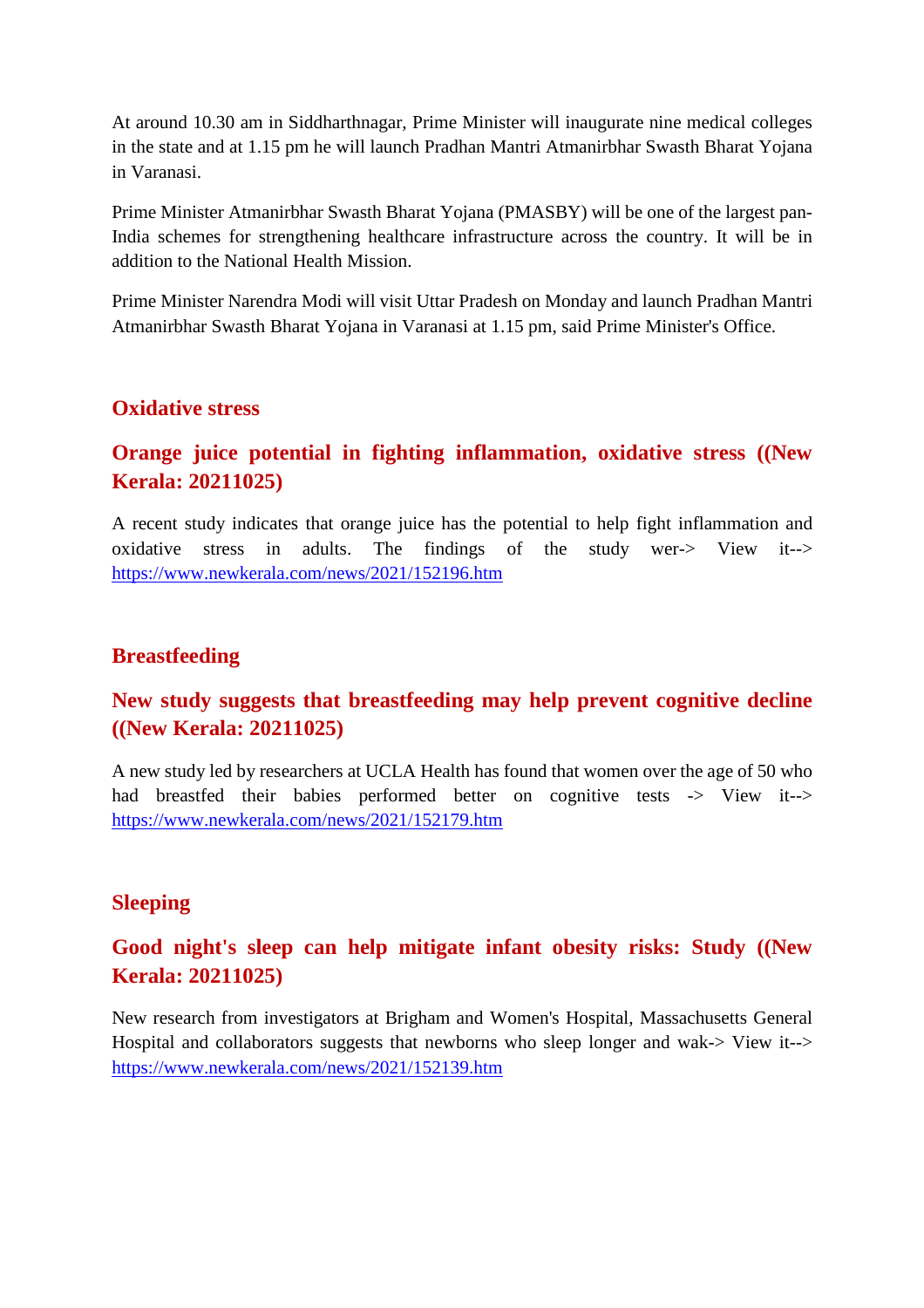#### **Maternal cholesterol**

### **Study: Maternal cholesterol during pregnancy linked with heart attack severity ((New Kerala: 20211025)**

Washington, October 24: A recent study has found that high maternal cholesterol in pregnancy is associated with more serious heart attacks in young adult offspring. The-> View it--> https://www.newkerala.com/news/2021/152092.htm

#### **Dengue**

**िचिकसककेअनुसार, डगूकजांच पहलेिदन करानेसेफायदा नह, बुखार आनेके कम सेकम 36 घंटेबाद जांच कराएिंवशेषबोले- दूसरेबुखारसेकई मायनेमअलग हैडगू(Hindustan: 20211025)**

**https://epaper.livehindustan.com/**